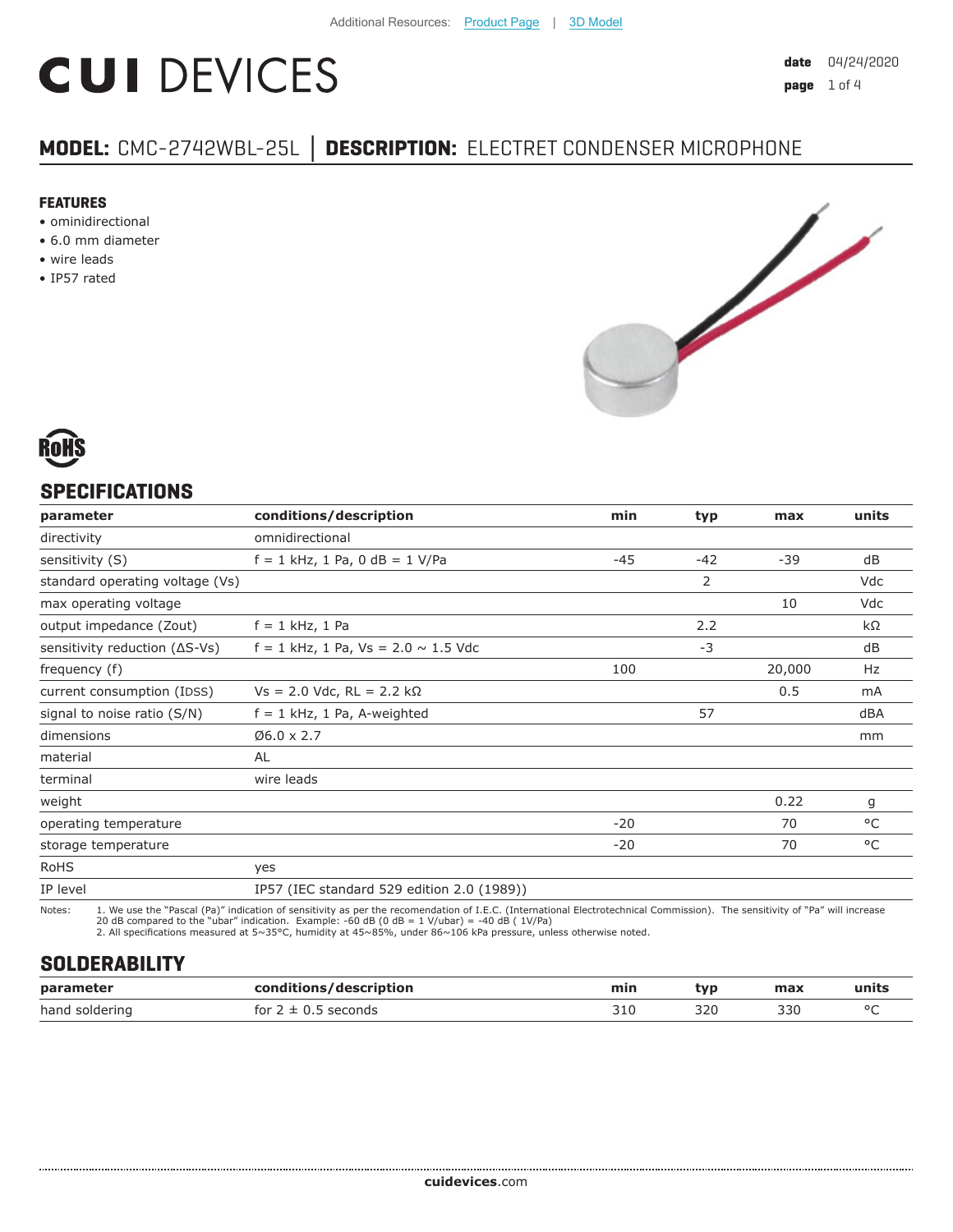#### **MECHANICAL DRAWING**



## **FREQUENCY RESPONSE CURVE**



#### **APPLICATION CIRCUIT**



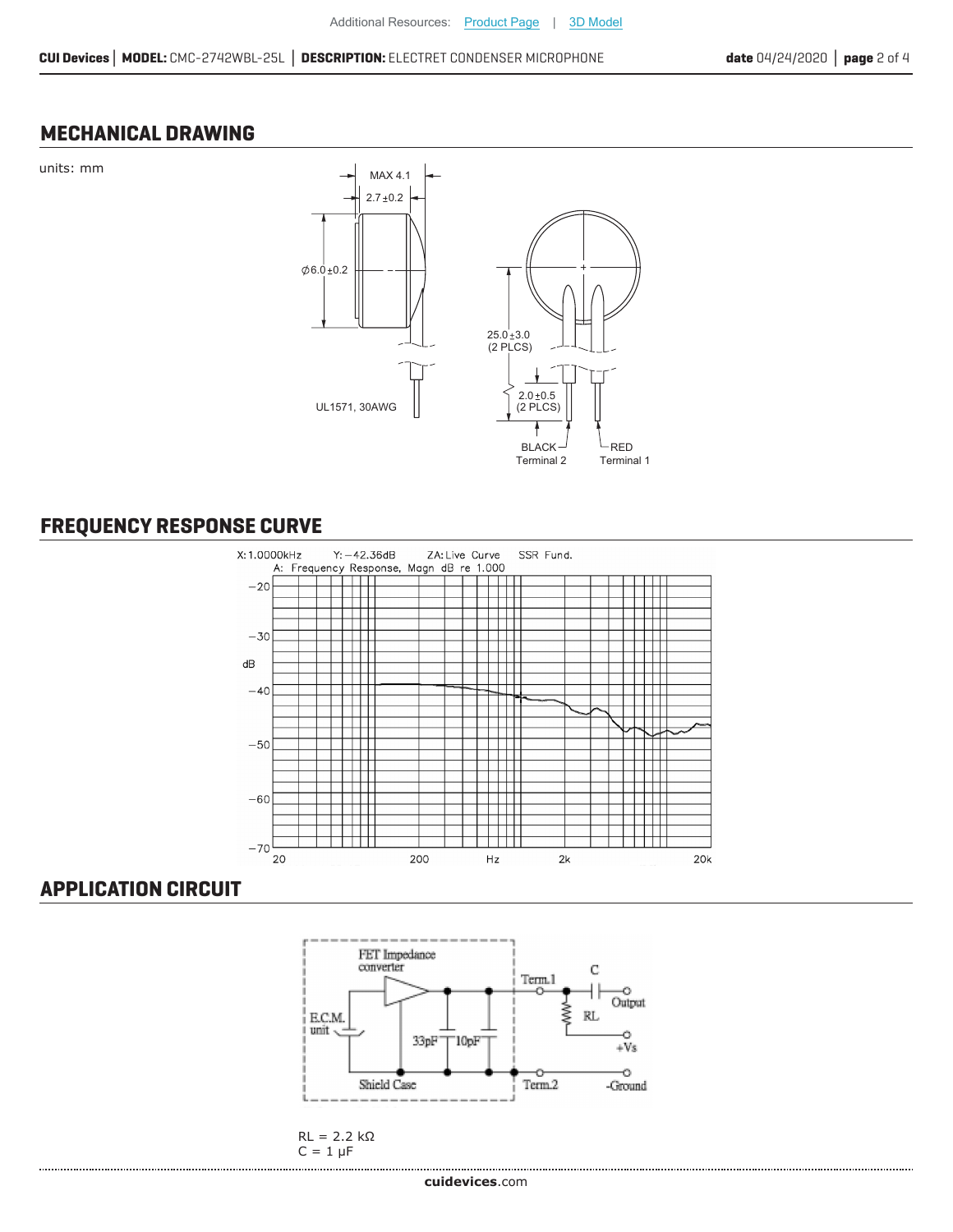#### **PACKAGING**

.....................................

units: mm

Inner Box Size: 310 x 248 x 49 mm Outer Box Size: 550 x 330 x 290 mm Inner Box QTY: 1,800 pcs per box Outer Box QTY: 18,000 pcs per box